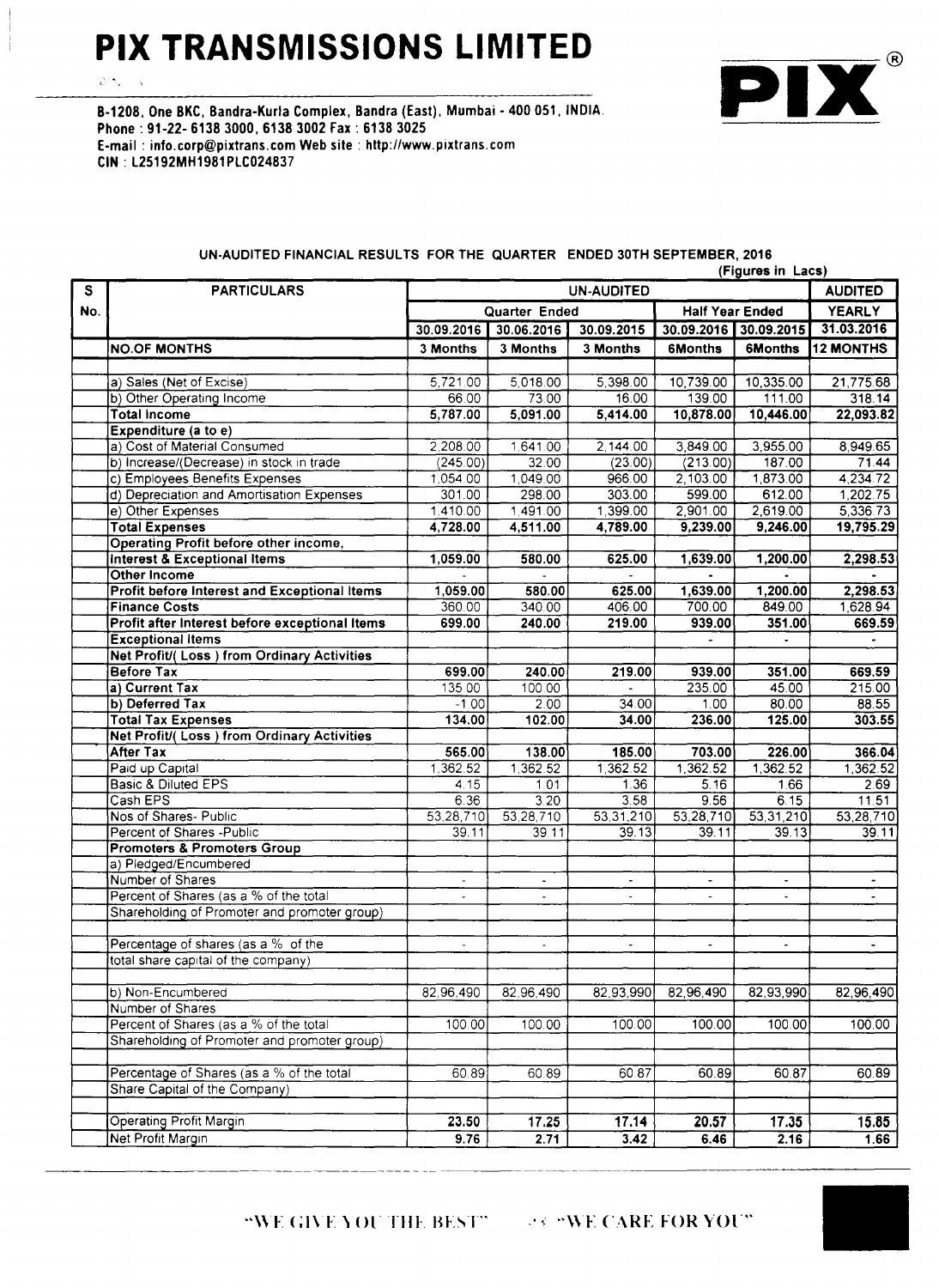## **PIX TRANSMISSIONS LIMITED**



8-1208, One BKC, Bandra-Kurla Complex, 8andra (East), Mumbai - 400 051, INDIA. Phone: 91-22- 6138 3000, 6138 3002 Fax: 6138 3025 E-mail: [info.corp@pixtrans.com](mailto:info.corp@pixtrans.com) Web site: [hHp:llwww.pixtrans.com](http://hHp:llwww.pixtrans.com) CIN : l25192MH1981PlC024837

Statement of Assets and Liabilities as required under clause 41(V) (h) of Listing Agreement is as under:-

(Figure in Lacs) Particulars **Particulars** UN - AUDITED **AUDITED** 30.09.2016 30.09.2015 31.03.2016 A LIABILITIES 1 EQUITY AND LIABILITIES I SHAREHOLDERS FUND A Share Capital 1,362 1,362 1,362 1,362 1,362 **B** Reserve and Surplus 14,084 14,088 13,862 TOTAL (I) 16,046 15,450 15,224 II NON· CURRENT LIABILITIES C Long- Term Borrowing 5,426 5,540 5,422 **D** Deferred tax liabilities (net) 1,077 1,066 987 E Long Term Provision 586 TOTAL (II) 7,221 7,193 6,995 III CURRENT LIABILITIES Short Term Borrowings 6,836 6.736 7.520 Trade Payable 1,576 1,405 1,868 1,576 Other Current Liabilities 1.130 1,186 1,024 Short- term Provision  $\overline{444}$   $\overline{296}$   $\overline{461}$ | 9,815 | 10,086 | 10,581 | 10,086 | 10,581 | 10,086 | 10,581 | 10,086 | 10,581 | 10,086 | 10,581 | | | | | | | TOTAL LIABILITES ( I +II + III ) 33,082 32,729 32,800  $\frac{33,082}{1}$ B **ASSETS** Non· Current Assets I FIXED ASSETS a TANGIBLE ASSET 16.625 16.423 16.310 **b** INTANGIBLE ASSET 85  $\begin{array}{|c|c|c|c|c|c|}\n\hline\n\text{CAPITAL WORK - IN - PROGRESS} & & & 1.167 & & 1,033 \\
\hline\n\end{array}$ TOTAL (i) 17,832 | 17,832 | 17,521 | 16,39 II NON-CURRNET INVESTMENT  $\overline{137}$  137 137 137 III LONG - TERM LOANS AND ADVANCES 944 883 883 IV OTHER NONCURRENT ASSETS 804 TOTAL (II TO IV)  $1,082$   $1,022$  1,869